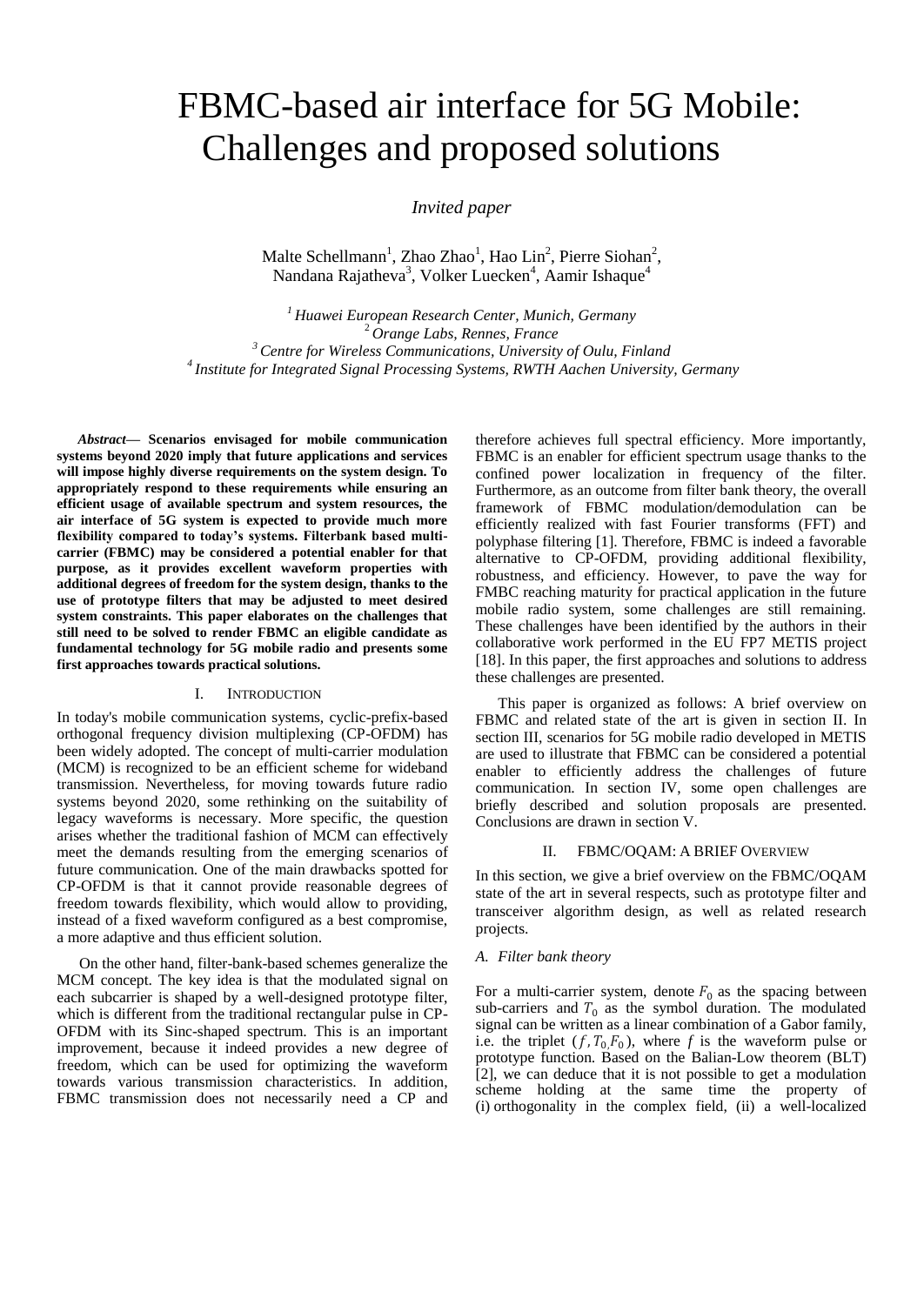

<span id="page-1-0"></span>**Fig. 1: Time / frequency lattice of CP-OFDM and FBMC**

pulse shape both in time and frequency, and (iii) reaching maximum spectral efficiency by keeping Nyquist rate transmission. When CP-OFDM and FBMC/OQAM are compared in the time-frequency lattice representation, as shown in [Fig. 1,](#page-1-0) the CP-OFDM waveform meets the complex orthogonality property, but at the same time only has a poor localization in the frequency domain due to the Sinc-shaped spectrum of the pulse. Moreover, it does not achieve maximum spectral efficiency due to the additional overhead of the CP. On the contrary, FBMC/OQAM schemes relax the complex orthogonality to real field only. Due to their pulse shaping design they can be better localized in time and frequency, eventually depending on the design of  $f$ . With this flexibility, FBMC/OQAM is able to achieve the maximum spectral efficiency.

#### *B. FBMC prototype filter design*

Currently, there are two major design criteria for the prototype filters in FBMC/OQAM systems, which are either the optimization of time-frequency-localization (TFL) or only frequency localization (FL). The TFL criterion aims to design a waveform that is well-localized both in time and frequency domain, such as in [1], [3]. When the radio coexistence and out-of-band leakage becomes an important metric, as foreseen for future mobile systems, FL criterion needs to be taken into consideration. Several algorithms have been presented for this criterion, e.g. the PHYDYAS filter [4]; the Rossi filter [5] and the frequency selectivity algorithm [6].

#### *C. FBMC/OQAM transceiver design*

For the FBMC/OQAM transceiver design, many contributions have been achieved in the past years. Due to space limitations, we briefly go through a part of the prior art in the following.

1) Modem implementation: The efficient realization of subband filter chains for FBMC/OQAM is feasible by the use of polyphase networks [7]. With the number of subcarriers, denoted N, the complexity of the FFT is growing with O(N logN). At the same time, the required subband filter grows with O(KN). Hence, with larger subchannel counts, the basic modulator complexity is only slightly increased in comparison to CP-OFDM schemes.



**Fig. 2: Spectral side lobes and guard band**

2) Channel equalization: The FBMC equalizer has to be adapted to cope with the intrinsic interference caused by multi-path channels. An analytical interference investigation has been reported in [8]. A linear multi-tap equalizer is proposed based on the frequency sampling technique [9]. An enhanced linear multi-tap equalizer based on the MMSE criterion takes the inter-carrier interference (ICI) from adjacent subcarriers additionally into account and achieves a significantly improved performance [10]. A DFE based equalizer is proposed in [11], and a novel low-complex equalizer is presented in [12].

3) MIMO transmission: An innovative mitigating technique for Alamouti coding scheme and maximum likelihood detection (MLD) is presented in [13]. [14] introduced a scheme based on spatial diversity to cancel the inter-symbol interference (ISI) and ICI. For MIMO precoding schemes, signal-to-leakage and noise ratio (SLNR) based algorithm is proposed in [15], and a zero forcing (ZF) based precoding is investigated in [16].

#### *D. FBMC related projects*

In 2009, the first FBMC dedicated project named PHYDYAS [17] was conducted under EU FP7. Currently, FBMC is under investigation by the EU FP7 project METIS [18] which studies the technology enablers for fifth-generation mobile wireless system. In the mean time, the project EU FP7 EMPhAtiC [19] investigates FBMC based advanced techniques for multicarrier ad-hoc and cell-based communications. The EU FP7 project 5GNOW [20] also considers FBMC as one of the candidate waveforms for 5G.

#### III. FBMC FOR 5G MOBILE SYSTEM

5G mobile wireless system demands for a more flexible and scalable physical layer design to cope with the new use cases, device types and scenarios. The European METIS project elaborated on a set of scenarios foreseen for the information society beyond 2020, which the 5G mobile wireless system should be able to address by providing novel and efficient solutions [21]. In the following section, two of these METIS scenarios will be analyzed, and the potential benefits of using FBMC based modulation schemes will be explained.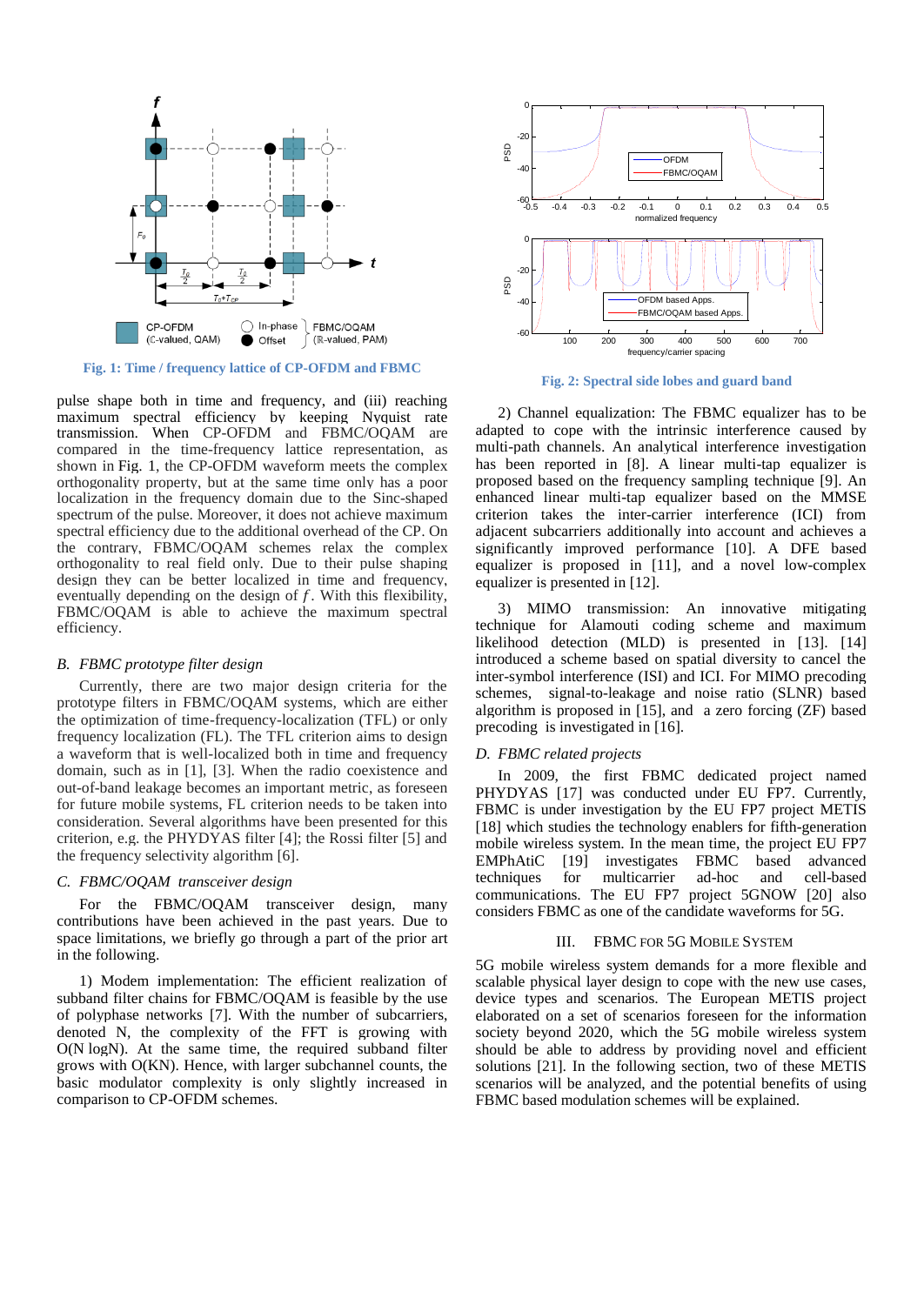

**Fig. 3: Coexistence by notching FBMC signal**

#### *A. Great service in a crowd*

In this scenario, large crowds of people access the wireless network simultaneously, requesting different types of services that may obey different standards, potentially even from different operators. At the same time, there may be a multitude of machine type devices accessing the network additionally, acting as agents for a large variety of new services, which may, for example, support facility operations, public safety features, tracking of goods, monitoring current conditions in local areas, etc. These machine type devices may themselves have highly diverse requirements as well, encompassing low-cost batterypowered sensors as well as power-plugged complex controllers. Moreover, the particular demand in traffic for the different services mentioned may vary significantly over the day, not only depending on varying user densities. Therefore, the traffic situation - and thus the service distribution - is expected to be dynamically changing. In this scenario, we thus conclude to encounter at anytime a colorful mix of services with substantially different requirements, ranging from lowcost narrow-band to broad-band multimedia. 5G mobile wireless system must guarantee the coexistence of all these services while ensuring an efficient use of the scarcely available spectrum resources.

To solve the spectrum bottleneck, advanced spectrum sharing techniques can be adopted in this scenario, such as Cognitive Radio (CR) concept. In order to avoid severe interference between different radio services, there is usually a spectrum mask to be fulfilled. Since FBMC using appropriate prototype filters exhibits very low out-of-band leakage (as shown in Fig. 2 top), it can easily adapt to any kind of spectrum mask by simply switching off a set of adjacent subcarriers, which is also named "spectrum notching" (Fig. 3). Thanks to the steep power roll-off in frequency, the spectral leakage into adjacent frequency bands is minimized, and spectral guard bands can be reduced to a minimum. Hence, with the improved Power Spectral Density (PSD) shape, FBMC/OQAM based applications, as depicted in Fig. 2 bottom, enable the most efficient usage of fragmented spectrum resources while still respecting the required adjacent channel leakage ratio (ACLR). Moreover, link level spectral efficiency is further enhanced compared to OFDM, as no CP is needed.

# *B. Best experience follows you*

This scenario aims at providing mobile radio services with high quality of experience to the users wherever they are, including (and emphasizing) high mobility environments. Due to the Sinc-shaped spectrum in OFDM, Doppler shift and CFO effects can lead to severe interference between adjacent subcarrier signals.



**Fig. 4: PSD and BER evaluation for WCP-COQAM (from [22])**

By using FBMC with well localized pulse shapes, the effects of ICI can be strongly reduced and also confined in their range. Should ICI compensation still be necessary, compensation algorithms can then be designed to be more efficient, since only subcarriers in the direct neighborhood need to be considered. Furthermore, it is possible to optimize the pulse shape to a specific doubly-dispersive channel if the channel statistics (i.e. channel scattering function) are known to the system (see also section IV.C). At the same time, by relying on the high robustness of the FBMC waveform with respect to time and frequency jitter, the overall reliability of the system can also be improved for critical communication. Relevant test cases can be found in the field of real-time remote computing for mobile terminals, focusing on traffic efficiency and safety with assistive automotive technologies.

#### IV. CHALLENGES AND PROPOSED SOLUTIONS

Although lots of progress has been achieved in FBMC prior art, still some challenges remain that deserve further investigations. In the following, we name three challenges, which have always been considered as bottlenecks for FBMC systems in the literature. In this section, we point out the most recent research progress towards potential solutions.

#### *A. Challenge #1: Orthogonality Issue*

As elaborated briefly in Section II, FBMC/OQAM transmission schemes inherit an intrinsic interference in timedispersive channels due to their waveforms overlapping in time domain and the absence of a CP. In order to mitigate these QoS-degrading effects, suitable equalization and interference cancellation (IC) schemes have to be employed. As Alamouti and spatial multiplexing techniques are currently used in commercial OFDM-based systems such as LTE, the investigation of MIMO in the proposed system is essential, especially with high level modulation alphabets. The objective is to provide efficient and relatively simple equalization and IC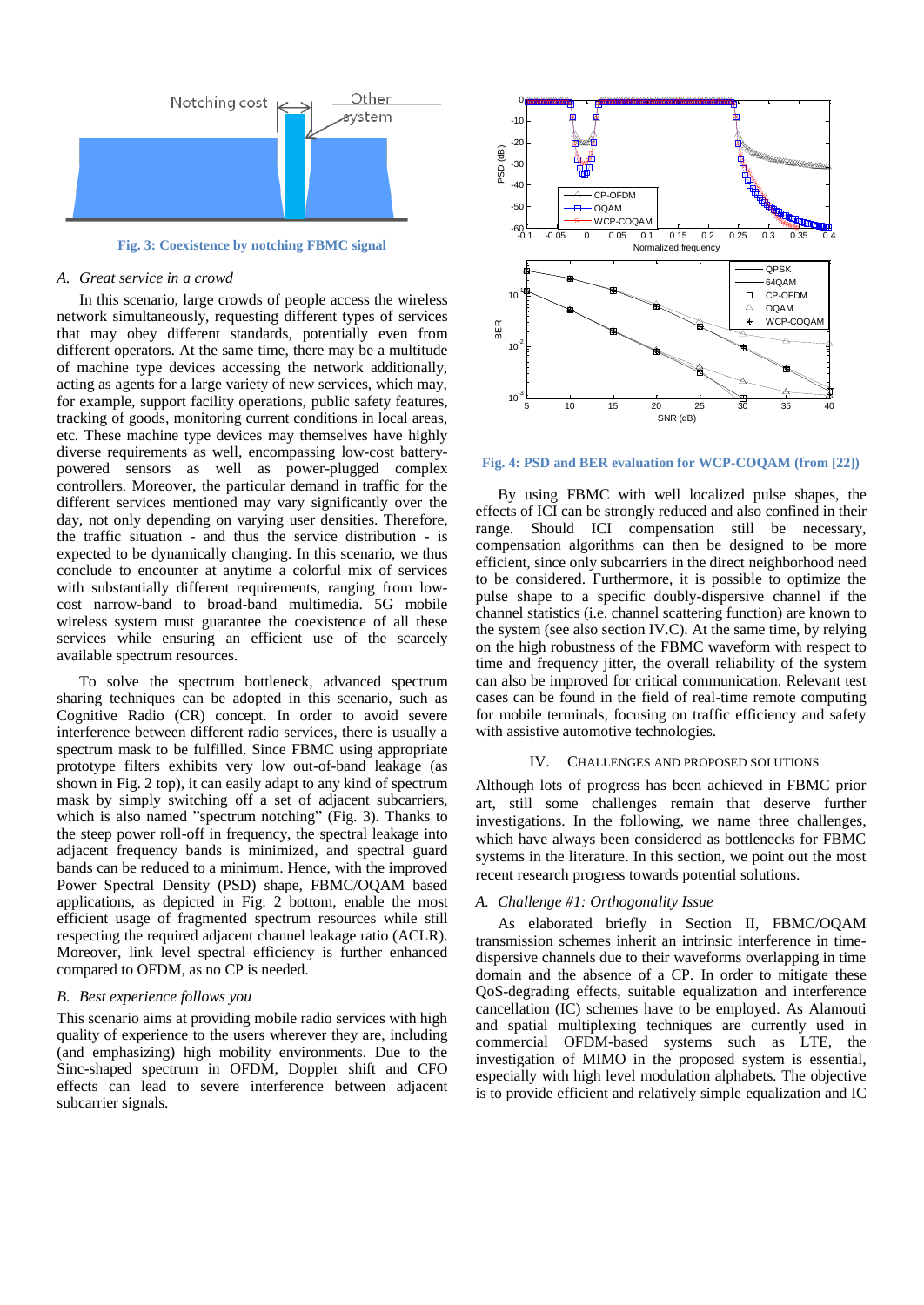

**Fig. 6: Achievable SIR performance for multi-tap equalizer Fig. 5: Avg. BER performance with M=16, L=63, rmax=3, =1.**

algorithms, which are suitable for both SISO and MIMO applications in time-dispersive channels.

The recent research outcome addressing these aspects contains different solutions. One solution, the so-called Windowed CP-based Circular OQAM (WCP-COQAM) [22], turns the traditional FBMC/OQAM continuous processing to a block processing by replacing linear sub-carrier filtering with circular sub-carrier filtering. With this modification, a CP can be easily inserted to each block, consequently relieving the equalizer effort. In addition, a particular windowing process is applied to effectively ensure three requirements: 1) the signal"s PSD after the CP insertion can still remain at a similar level as that of FBMC/OQAM; 2) the windowing does not ruin orthogonality; 3) the windowing only introduces a trivial loss to spectral efficiency. Based on the reported results shown in Fig. 4, it is stated that the WCP-COQAM can completely solve the orthogonality problem [22].

Addressing *equalization for continuous transmission of FBMC symbols* following the conventional way (i.e. without any block structure), the multi-tap equalizer has been proposed as a suitable solution to combat the interference caused by long delay spread channels. Its complexity depends linearly on the number of filter taps used per subcarrier signal. Thus, from practical perspective, the number of filter taps should be kept to a minimum. However, information on the number of taps required to achieve a reasonable system performance in practice cannot yet be found in the literature. Hence, investigations have been carried out to evaluate the linear MMSE equalizer in [10] with respect to its achievable SIR performance in severe delay spread channels. Since the equalizer chosen takes into account both ISI from successive symbols as well as ICI from the adjacent subcarriers, it is considered the one achieving best performance from all linear solutions.

For the evaluation, a Rayleigh fading channel environment has been assumed with a uniform power delay profile (PDP). This channel represents worst case conditions which are usually not experienced in practice; however, it allows for useful assessments of the equalizer's capability. The



PHYDYAS pulse shape [7] has been applied with overlapping factor K=4. Since OQAM signaling has been used, the filter operates on a sampling period of T/2, with T being the symbol period equal to the inverse subcarrier spacing. Evaluation results are shown in Fig. 5, where the interference power measured on average per subcarrier relative to the average signal power has been plotted versus the maximum delay spread of the channel, which is given relative to T. The uppermost curve represents the performance achievable with a single-tap equalizer, which corresponds to the standard solution used in OFDM context. It can be seen that the SIR falls below 20 dB already at a relative delay spread of 4%. Applying the multi-tap equalizer can improve the SIR performance substantially, where the major share of this gain is already attained by using two taps only. By noting that long delay spread channels occur rather in long-distance scenarios, where the SNR operating range is at 15-20 dB at maximum, the major conclusion to be drawn from this evaluation is that a 2-tap equalizer provides sufficient performance in most cases. In extreme cases, a 3-tap equalizer may be applied, which can provide an additional SIR gain of roughly 4 dB.

As identified earlier, the application to *MIMO with promising performance* is crucial, if FBMC is to be considered a suitable contender to OFDM as used in LTE type systems. Motivated by this, the bit error rate (BER) performance of a (MIMO) FBMC system utilizing M subcarriers with transmitter and receiver each equipped with  $N_A$  antennas is analyzed comprehensively, and it is shown that the system can achieve low error rates [23]. For the receiver processing techniques discussed, we assume the receiver has perfect channel state information (CSI). For the precoding methods discussed, we assume perfect CSI is available at both the transmitter and the receiver. This assumption is to be relaxed later on. The complexity and performance trade off is considered for these cases. In particular, punctured Tomlinson Harashima precoding (THP) technique is proposed which shows feasibility of FBMC with significantly lower BER. The approach is to remove the error floor by precoding, at a slight loss of throughput, by not using one or more antennas on some subcarriers. We call this puncturing. We assume that all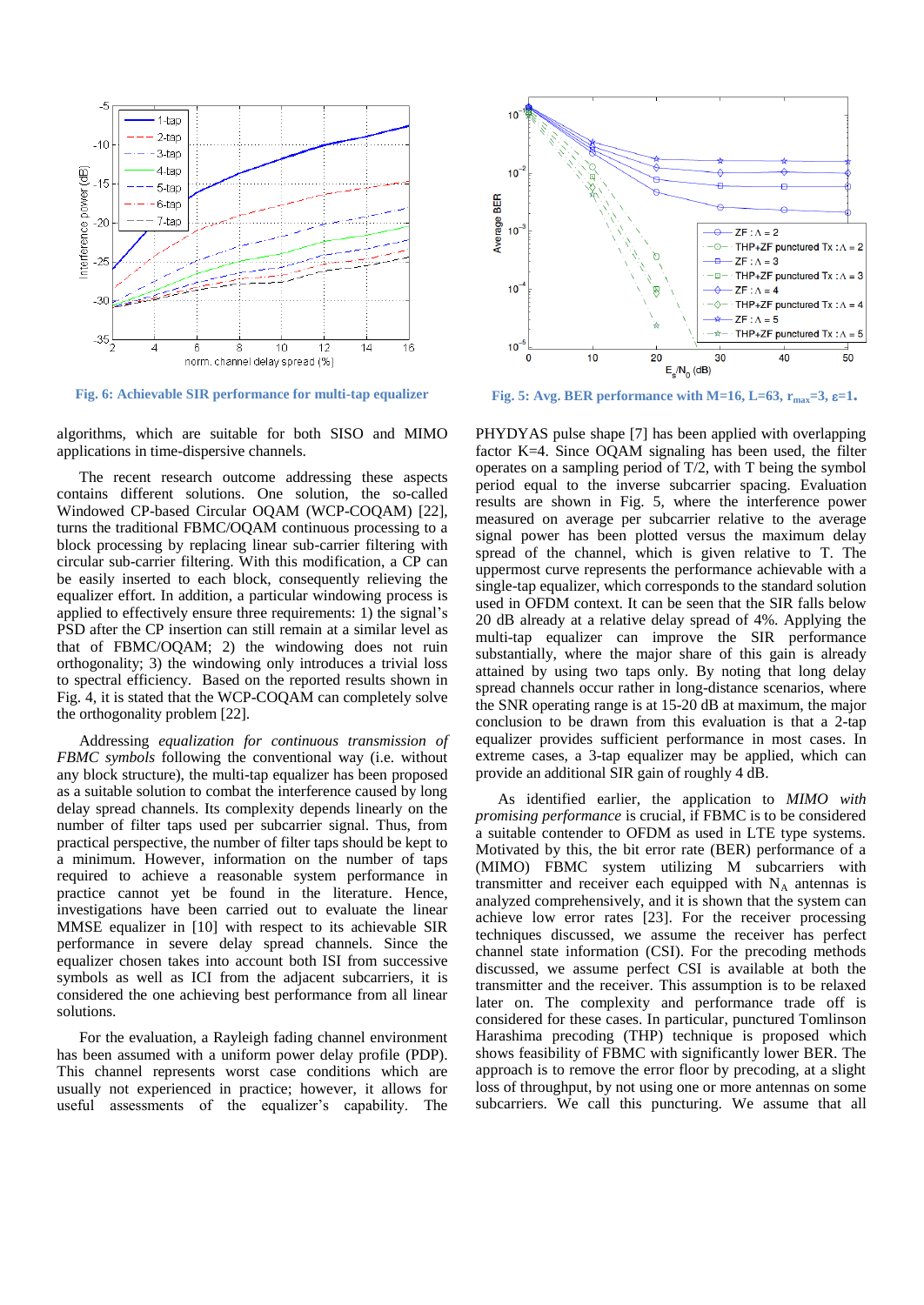

**Fig. 7: SIR of different pulse shaped in 2D channel**

antenna paths undergo independent fading. A time-invariant Rayleigh fading channel is considered, where the channel impulse response spans  $\Lambda$  sampling intervals. The sampling corresponds to original symbol duration before FBMC mapping. The filter length is L. We can limit the maximum interference on a symbol to  $\varepsilon$  with r iterations in precoding. Signal amplitude without interference is set to unity. Fig. 6 shows the average BER, parameterized by the number of channel taps  $\Lambda$  with first tap variance is unity and the rest is of equal strength, giving an overall variance of 1.2. The throughput loss is around 3%. A comparison to zero forcing (ZF) equalizer is also shown. Results show that with the novel proposal for MIMO transmission in FBMC system, the error floor can be effectively removed.

#### *B. Challenge #2: Packet transmission*

In theory, FBMC/OQAM is able to achieve full time/frequency efficiency through the use of OQAM. However, this holds only in case of symbol sequences with infinite length. In realistic scenarios, data transmission is divided into smaller time direction chunks (e.g. LTE: a single TTI spans 1 ms). Then, ramp-up and ramp-down times at the edges of these intervals caused by filtering are reducing the actual efficiency. This depends on the number of symbols and on the average number of subcarriers of a typical user allocation (with a smaller average allocation and given usable subcarriers, more users are allocated to the same TTI). Hence, this may become a major issue in applications such as machine-type communications, where the packets to be transmitted are expected to be rather short. Some solutions have been proposed to overcome this problem, such as burst truncation [24]. It has been investigated that spectral efficiency loss can be recovered with justifiable performance degradation. Another alternative solution, which was reported in [25], aims to use a package transmission concept with special processing at the edge side. By this way, no truncation is needed, which avoids the performance loss. Nevertheless, since this method is only valid for short filter lengths, further investigation is needed to overcome this filter length limit. Recently, the circularly convolved FBMC concept has been presented which completely breaks-through this bottleneck. In this respect, two solutions were independently investigated, but intend to go towards similar direction. The first solution is the beforementioned WCP-COQAM (see section IV.A), the second has been introduced under the name "weighted circularly convolved FBMC" [26]. The block structure can be chosen to cover any number of symbol periods T larger or equal to one, so it can be adapted for any short packet length, while requiring a small overhead for the windowing only. Since both methods are based on a block-processing based modulation, the packet transmission issue can be naturally solved.

## *C. Challenge #3: Waveform and transceiver adaptation*

Compared to conventional OFDM systems, where the system configuration is fixed to a "one-fits-all" solution fulfilling the requirements of the entire set of targeted services and applications as a best compromise, the FBMC signal structure offers a high degree of flexibility to the system design: If pulse shapes with steep power roll-off in frequency domain are used, the transmission band can be easily partitioned into independent sub-bands, which may be individually configured according to the particular demands of a service to be provided. Selecting the most suitable pulse shape would be one configuration option. This flexibility of the FBMC structure thus enables full adaptivity of waveform and transceiver design responding to any kind of requirements given by a service or application. A system design and performance evaluation for such a flexible FBMC system is currently under study.

Concerning pulse shape selection, it is well known that an adaptation to the channel"s energy spread in time and frequency will improve the transmission performance, since ISI and ICI can be minimized. However, information on quantitative potential performance gains in practical scenarios is not yet found in the literature. Recent investigations addressing this question [27] are briefly presented here: For evaluations, the IOTA pulse based on extended Gaussian functions (EGF) [28] has been selected, as it allows adapting the pulse shape to the 2D channel scattering function by simply adjusting a parameter  $\alpha$ . This parameter affects the power distribution of the pulse in the time/frequency space as follows:

- $\alpha = 2$  the power is isotropically spread in the time/frequency grid for OFDM/OQAM, which is spanned by subcarrier spacing  $F_0$  and sampling period T/2.
- $\alpha$  > 2 the pulse is broadened in frequency, making it less prone to frequency spreads / shifts, as imposed by Doppler effects
- $\alpha$  < 2 the pulse is broadened in time domain, making it less prone to time spreads / shifts, as imposed by delay spread channels

Based on the extended ambiguity function, which covers the pulse shape and its distortion due to the delay and Doppler spread channel [29], the pulse shape's reconstruction quality has been evaluated in terms of an SIR measure. Results are shown in Fig. 7 for a channel with exponentially decaying PDP at a constant RMS delay spread of 0.01T and a variable